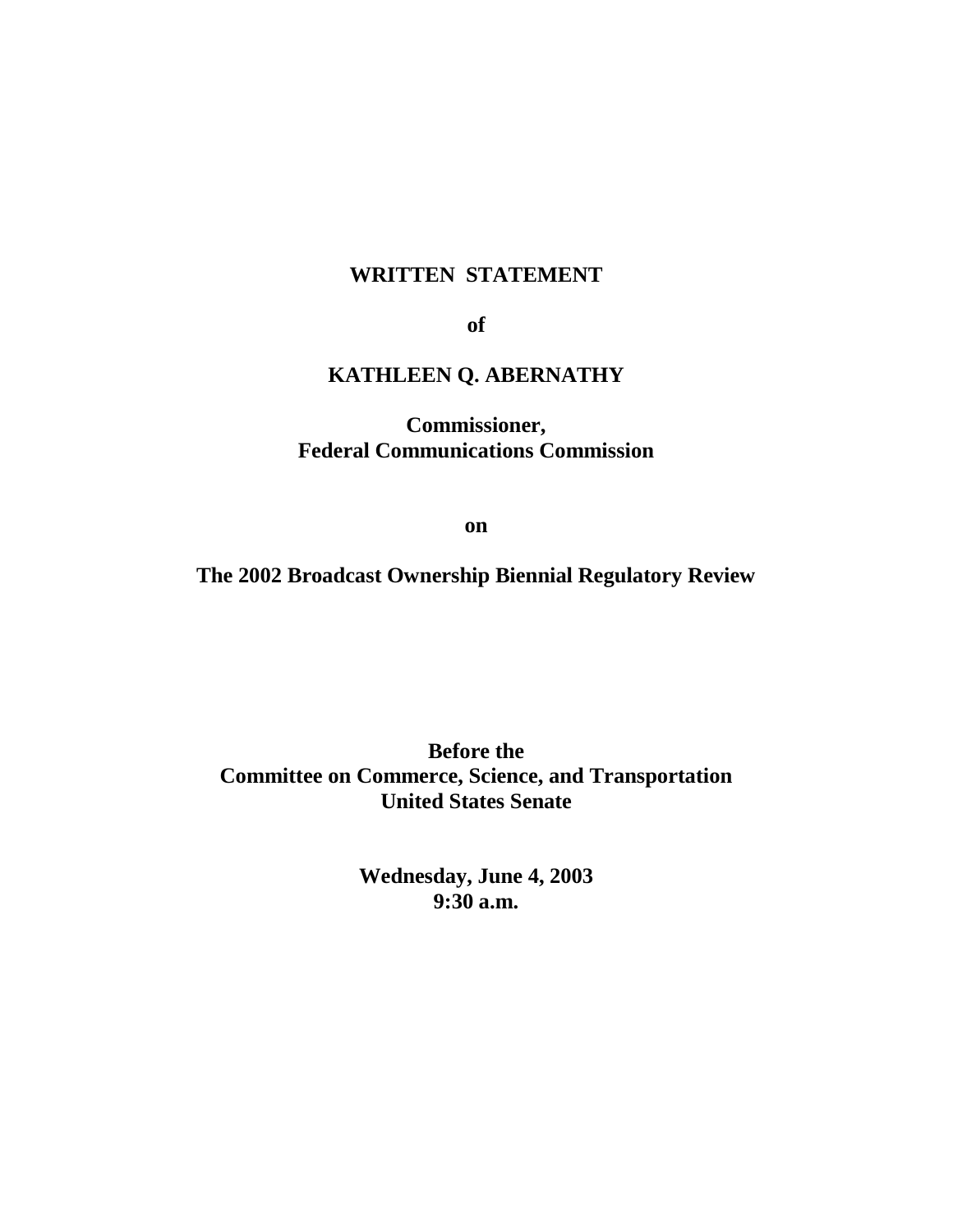Good morning, Mr. Chairman, Senator Hollings, and distinguished members of the Committee. I appreciate the opportunity to appear before you to discuss the Commission's biennial review of its broadcast ownership rules. This hearing provides us with an opportunity to discuss the changes that this Commission has made and why I believe our decision furthers our core goals of competition, localism, and diversity.

#### **Overview**

On Monday, the Commission faced another historic decision affecting free speech where we needed to decide whether to be guided by facts or by fears. For literally years, this Commission has struggled to strike an appropriate balance in its media ownership rules. Many have argued that this proceeding is about the core of our democracy ― and I agree. And nothing is more fundamental to democracy than following the rule of law as given to us by Congress and as interpreted by the courts. It is a heavy responsibility and I believe we have exercised it well.

I began my review of the FCC's media ownership rules with three inescapable realities: The Telecommunications Act of 1996, the judicial decisions interpreting it, and the United States Constitution.

**First**, the Act requires the Commission to conduct a review every two years to determine which of our broadcast ownership rules can be justified in the modern media world. We are already five months behind schedule for our 2002 biennial review and have therefore been unfaithful to the statute. I understand that some members of Congress, this Committee, and the public have requested that we delay this proceeding, but I could not do that and also adhere to the statutory mandates.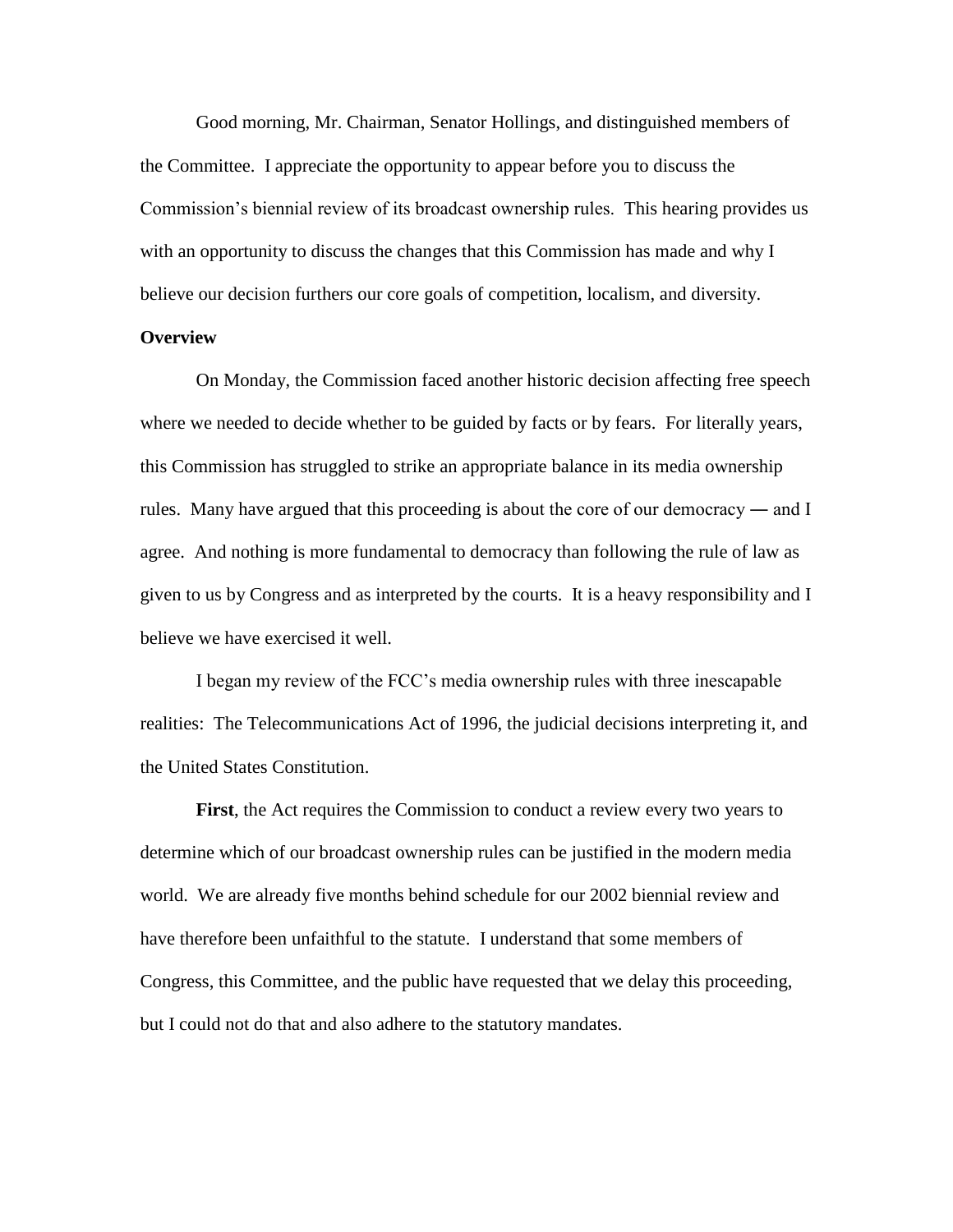**Second,** judicial decisions in this area have struck down every broadcast ownership rule the courts have reviewed since the 1996 Act. Each time the courts found the FCC had failed to justify the limits it continued to place on broadcast ownership. A decision to maintain all our rules in their current form would be contrary to the edict from the courts and would most likely be remanded, or indeed vacated, by the courts.

**Third,** the First Amendment to the Constitution protects the free speech rights of broadcasters. Any rules we retain must be a reasonable means to accomplish our public interest goals. The federal court opinions specifically tell me that any restrictions we place on ownership must be based on concrete evidence ― not on fear and speculation. Based on the record, I could not conclude that most of our previous rules would meet this standard.

Within these parameters, the decision we adopted on Monday tailors our ownership restrictions to the competitive realities of today's media marketplace, which includes not only more broadcast stations than ever before, but also cable operators, direct broadcast satellite providers, and other outlets. It also safeguards free over-the-air television by granting additional flexibility in response to the increased competition broadcasters are facing and the increased costs they are incurring to produce local news and to transition to the digital age. Moreover, by preserving several key ownership restrictions, our decision ensures that the public will continue to receive diverse and independent sources of local news and information. In contrast to previous Commission efforts, we have discharged our statutory obligation to provide a rigorous justification of these rules, thereby diminishing the prospect of our ownership restrictions being vacated by the court of appeals.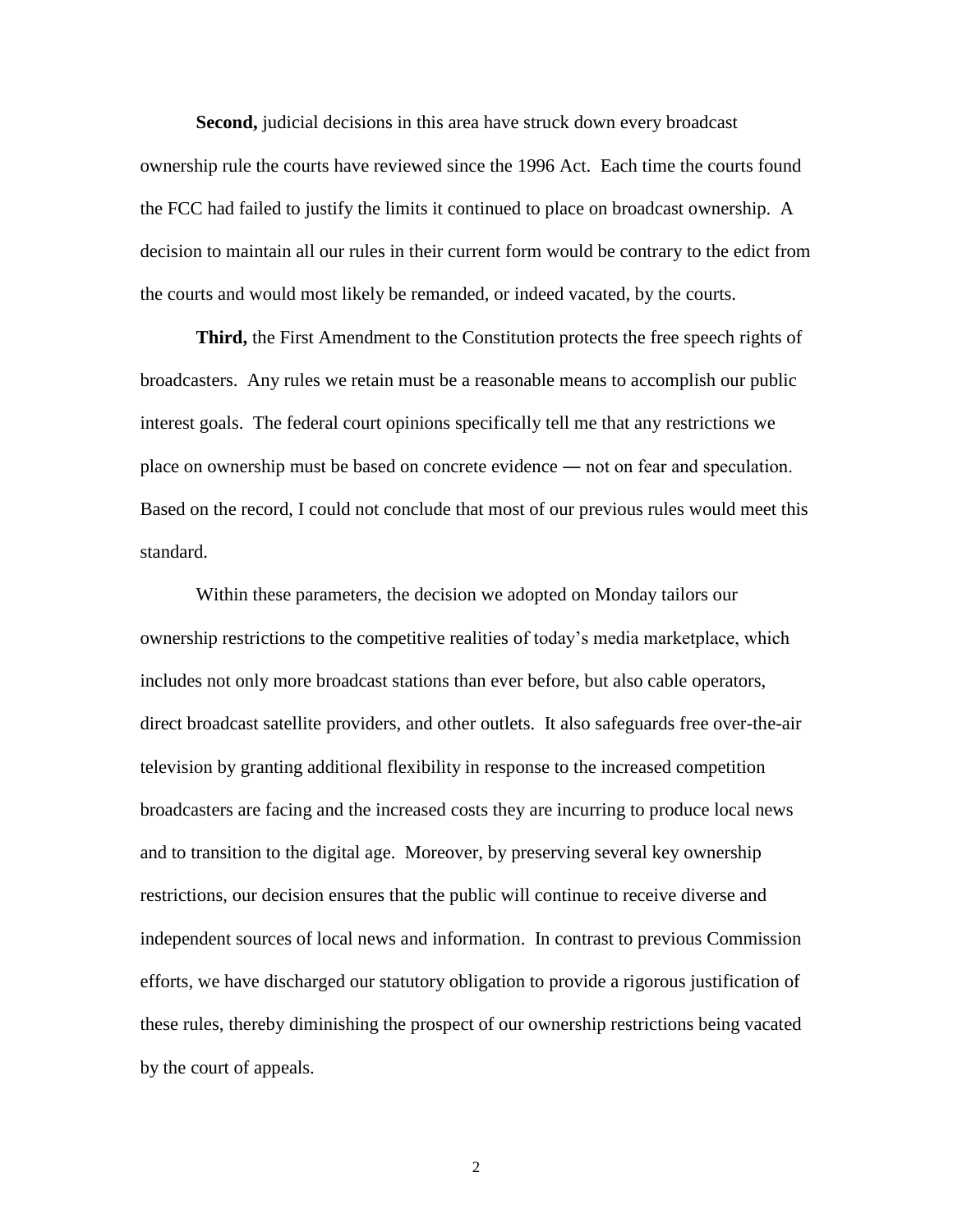### **Statutory Duty**

I am pleased that a majority of the Commission has fulfilled its statutory duty to modify outdated rules where marketplace developments have rendered them no longer "necessary in the public interest." Congress instructed the Commission to determine every two years whether our ownership restrictions remain "necessary in the public interest" in light of the competitive developments. Section 202(h) accordingly requires the Commission to determine whether each of our broadcast ownership rules could, in essence, be readopted on the ground that it serves the public interest. The courts interpreting Section 202(h), though, have made clear the statute carries with it a presumption in favor of repealing or modifying our ownership rules. Thus, if we do not affirmatively justify the retention of each rule, it will be eliminated. Furthermore, under the First Amendment, any restrictions we impose on the speech rights of broadcasters must be a reasonable means of promoting the public interest in a diverse and competitive media. In short, we must be able to demonstrate that our existing rules are reasonably necessary to promote competition, localism, and diversity — or we *must* modify or eliminate those rules.

In conducting this analysis, the Commission compiled a record of unprecedented breadth and depth. The record includes hundreds of thousands of comments, 12 independent studies, and testimony from a number of broadcast ownership hearings. We provided adequate notice of the rules under review at a level of specificity that is consistent with the scores of other NPRMs we have issued in other contexts in recent years. I am confident that we have fully complied with the Administrative Procedure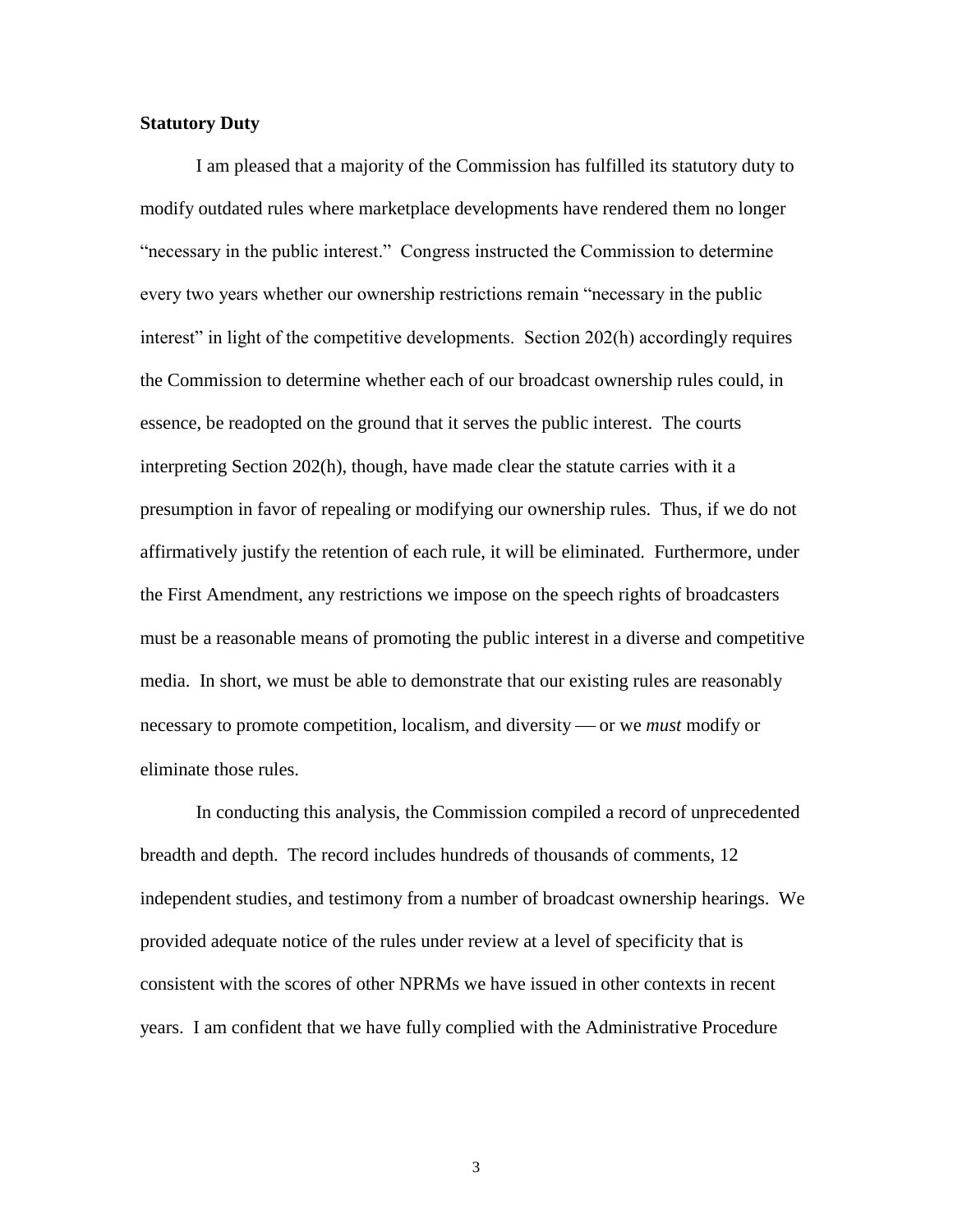Act. And I am satisfied that we had the information and the input we needed to make a sound, judicially sustainable decision that will benefit the public interest.

#### **Timing**

Despite concerns that have been expressed, the path that led to Monday's decision was anything but a rush to judgment. The FCC initiated a review of the newspaper/broadcast cross-ownership rule and the local radio ownership rule in Fall of 2001. We were also required to respond to court remands of the local television ownership rule (adopted in 1999) and the national television cap (adopted in 2000). Those decisions were made three to four years ago and the NPRMs in these cases were issued in 1996 and 1998 *— five to seven years ago*. The Commission thus has had, for the most part, between 18 months and seven years to craft legally sustainable media ownership rules. While some would prefer to continue debating the issues in this 2002 biennial review, it is almost time to begin the 2004 biennial review. The issues before us are difficult and complex, but our task would not have become any easier a week from now, a month from now, or even a year from now.

#### **Broadcast Ownership Rules**

Based on my review of the record, I am persuaded that several ownership limitations ― in their current form or with some modifications ― remain "necessary in the public interest" to preserve competition, localism and diversity. These rules thus met the legal standard demanded by Congress and the courts. Rules that did not meet this standard were not retained. Overall, our restrictions are grounded in actual evidence of harm, as required by the courts, not in merely hypothetical fears.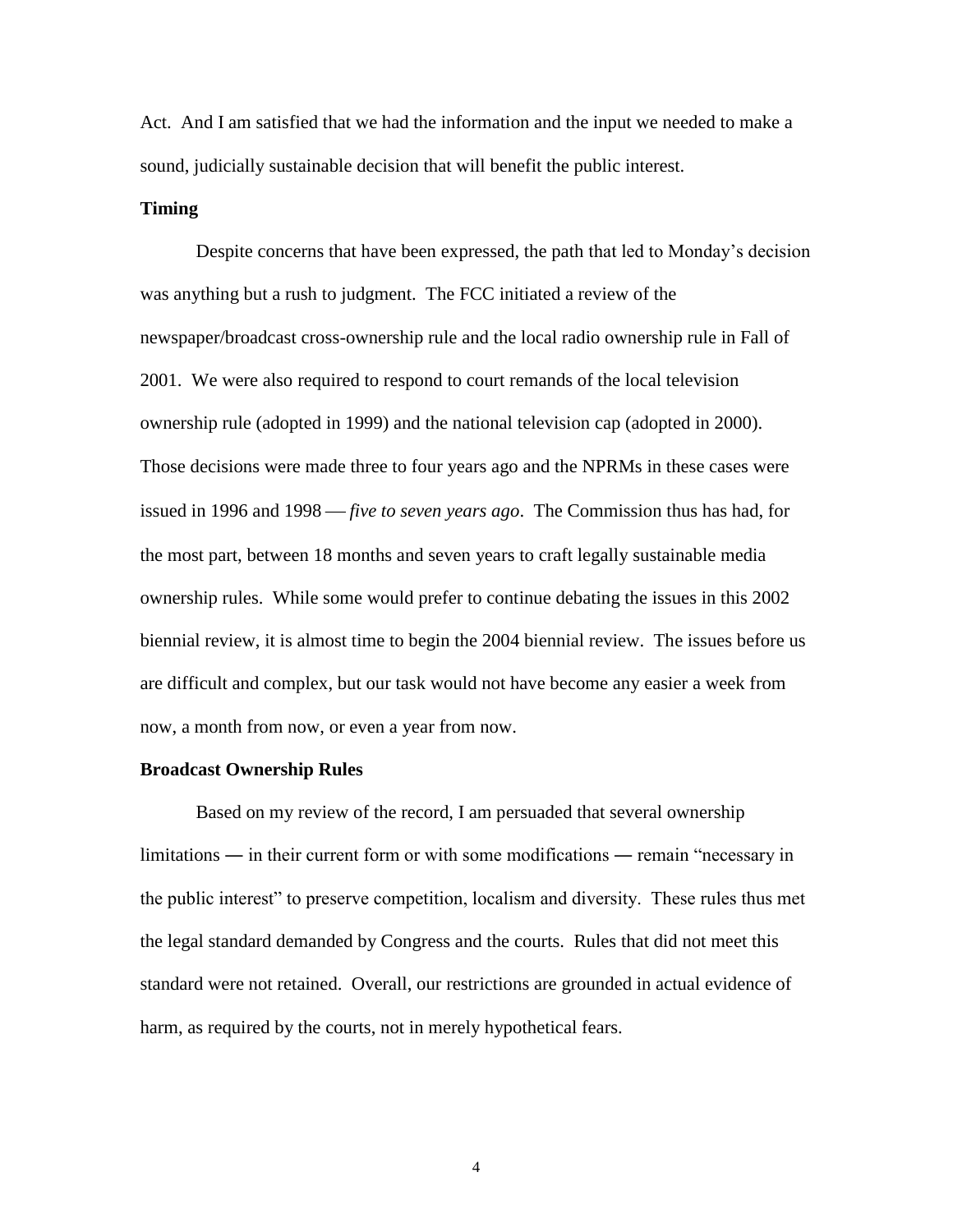First, in the process of retaining our current limits on ownership of radio stations, we have tightened our definition of radio markets to ensure that it more accurately reflects the level of competition in these markets. Second, our television ownership rules continue to maintain the prohibition of mergers among any of the top four networks. Third, for such other matters as restrictions on local television ownership, the national television cap, and our cross-ownership rules, we have preserved structural limitations in revised forms. We have modified these restrictions because, not only do the former rules fail to promote competition, localism and diversity, but they may actually be *harming* these goals. For example, the record demonstrates that combinations of two television stations actually produce more local news. The record also demonstrates that newspaperowned television stations provide more news and public affairs programming and receive more industry awards for such programming than unaffiliated stations. If we kept our existing rules unchanged, we would artificially restrict such benefits to local communities with no countervailing advantages.

While the public can benefit from some combinations, I strongly believe that the Commission must continue to impose prophylactic rules to ensure that the public receives a range of independent and competitive sources of local news and information in each market. The changes we made to our local television ownership rule will allow common ownership of no more than two television stations in markets with 17 or fewer television stations, and no more than three television stations in markets with 18 or more television stations (thereby ensuring a *minimum* of six distinct owners in many markets). Moreover, media companies may not own more than one of the top four stations in a market. The changes we are making to the newspaper/broadcast and radio/television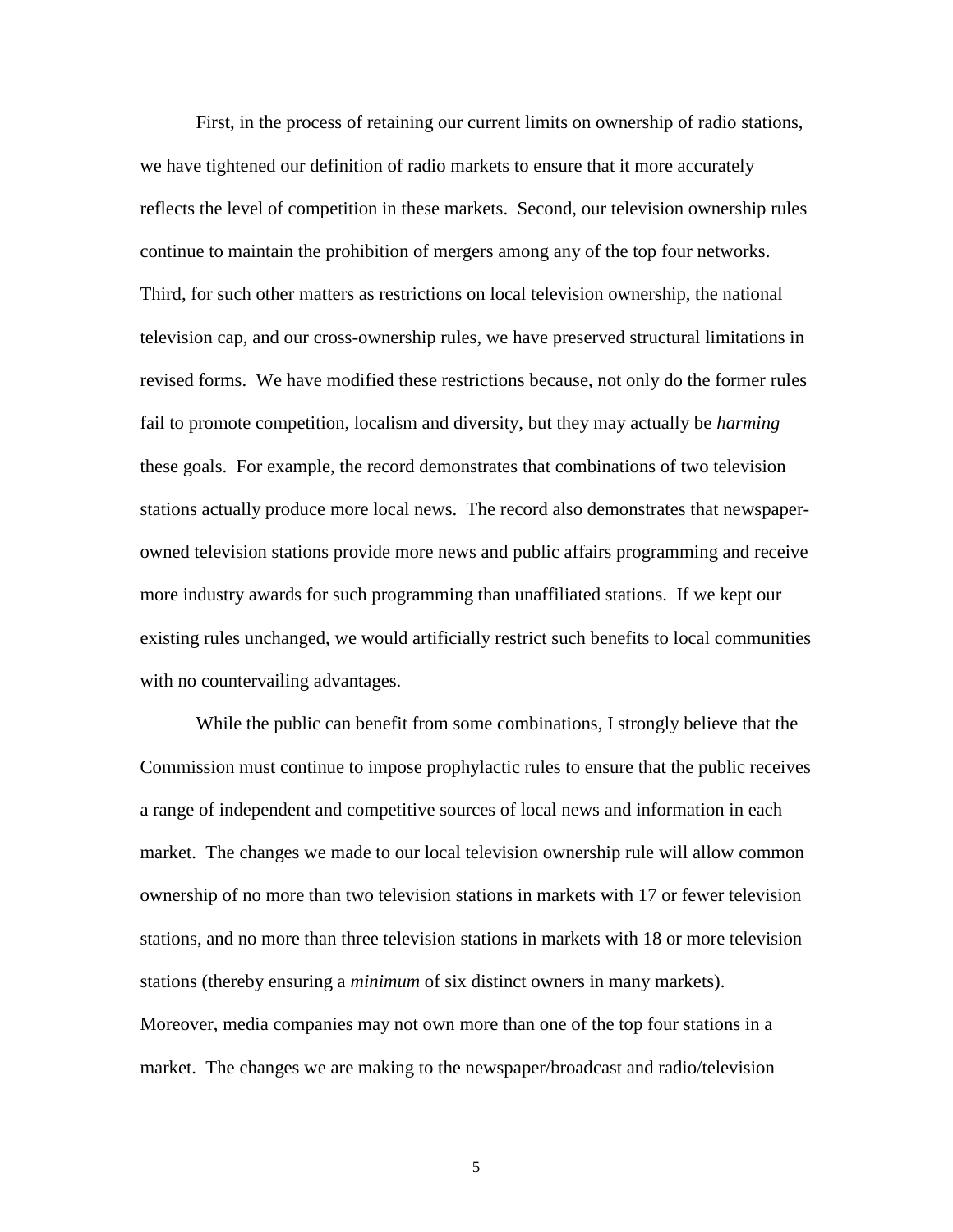cross-ownership rules restrict any such combination in all markets with three or fewer television stations, and allow for limited combinations in mid-sized markets. Our new cross-media limits recognize that broadcast television and radio and newspapers continue to be the primary sources of local news and information, and the rules restrict ownership accordingly.

With respect to the national television cap, the record in this case supported raising it to 45 percent. I believe this level will preserve the affiliate/network relationship and help ensure that television programming reflects the tastes and values of local communities. Allowing networks to increase their reach to 45 percent of the national audience, moreover, compared to 35 percent or proposals of 40 percent, translates into an increase of their presence in only a handful of markets.<sup>1</sup>

Despite the significant degree of structural regulation that we are retaining, I realize that some people will oppose our decision on the ground that the four major networks air the programming that is chosen by approximately 75 percent of viewers during prime time. To me, the critical fact is that these providers control no more than 25 percent of the broadcast and cable channels in the average home, even apart from the Internet and other pipelines into the home. This means that Americans are watching these providers because they prefer their content, not because they lack alternatives.

#### **New Initiatives**

l

The defining characteristic our biennial review decision is balance. We have undertaken affirmative steps to retain limits on ownership where they can be shown by

<sup>&</sup>lt;sup>1</sup> Moreover, the percentage of commercial stations that the networks own is very small: CBS owns 2.9%; Fox, 2.8%, NBC, 2.2%, and ABC, 0.8%. Even if these companies increased their national reach to 45%, these percentages will only increase modestly.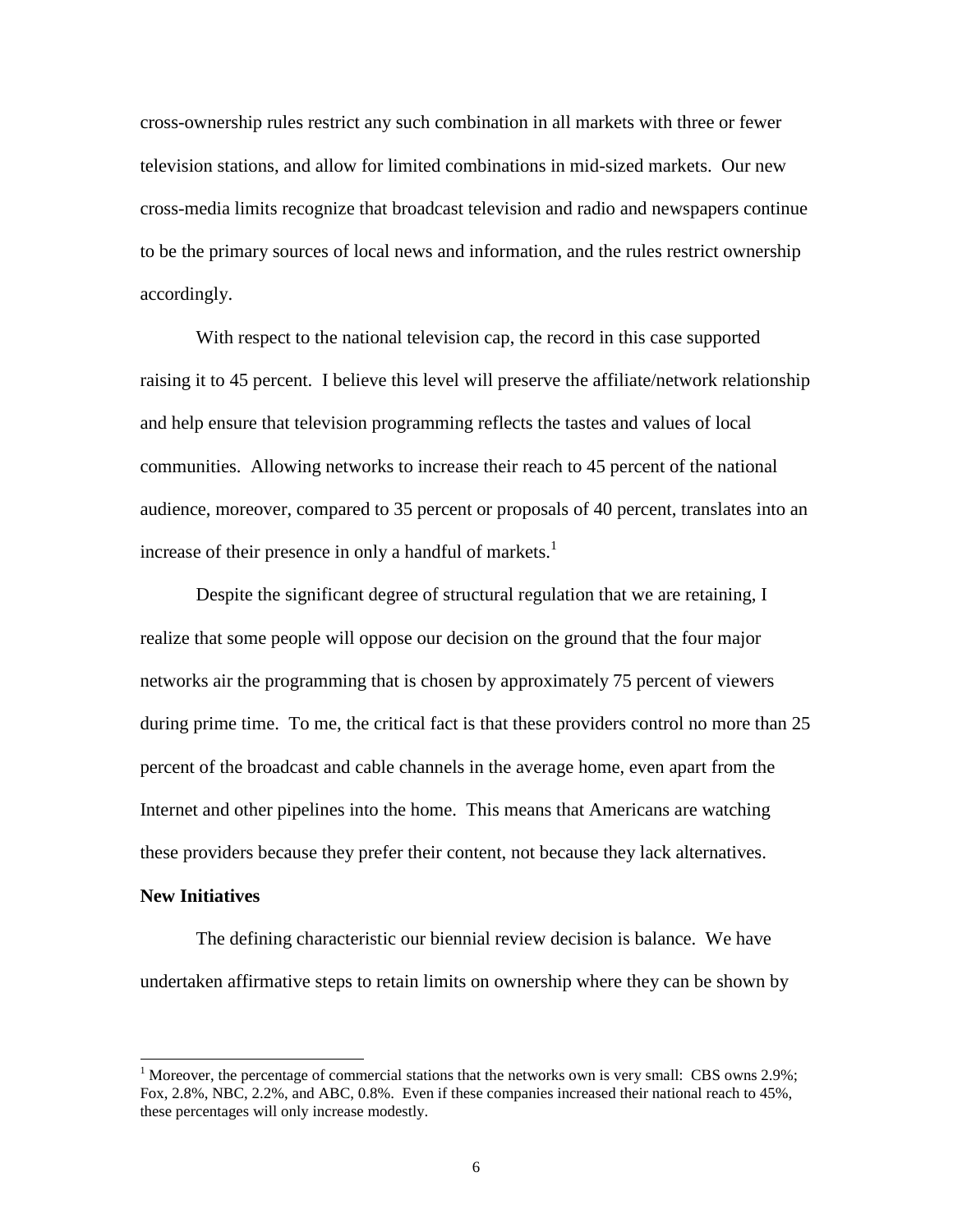actual evidence to promote competition, localism, and diversity. In the process of reaching this balance, we have also taken some additional steps.

First, I was concerned that allowing an entity to own more than one television station in a market could decrease the amount of children's educational and informational programming available to families in those communities. I did not want to see the amount and diversity of such programming diminished if stations that are commonly owned in the same market simply re-run the same shows on each station. Accordingly, I was pleased that we clarified in the order that commonly owned stations must air distinct children's programming to comply with our rules.

Second, our decision also leads the Commission down a path of providing more opportunities for small businesses, many of which are minority- and woman-owned businesses. The order restricts transfers of most existing combinations that fall out of compliance with our new rules unless the purchaser is a small broadcaster. In doing so, we are creating new opportunities for participation in broadcasting without threatening diversity or competition in these markets.

Third, I also am pleased that, as part of this decision, we decided to issue a Further Notice of Proposed Rulemaking to explore opportunities to advance ownership by minorities and women in broadcasting. Furthermore, I commend Chairman Powell on his formation of a Federal Advisory Committee to assist the agency in creating new opportunities for minorities and women in the communications sector.